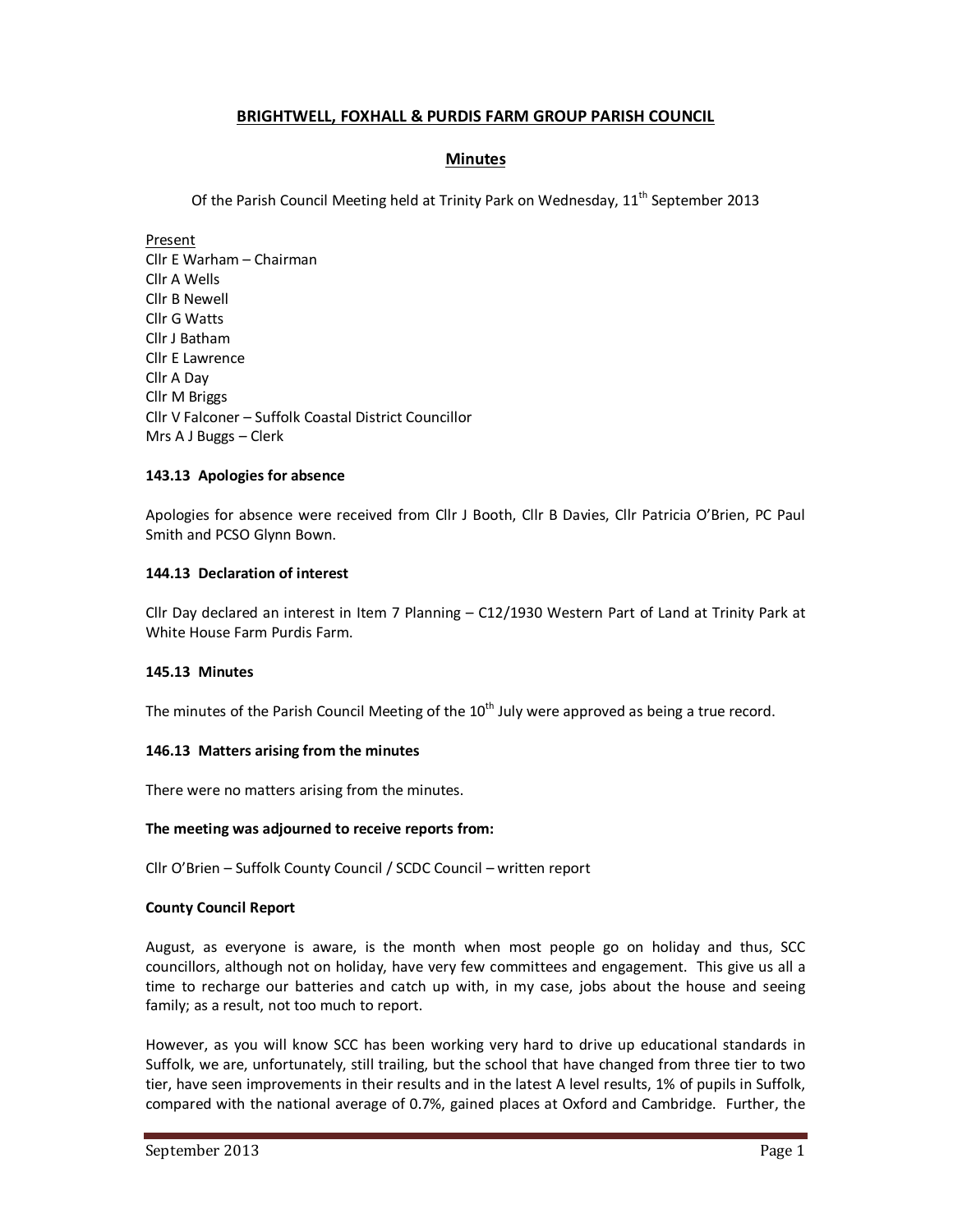findings of a recent report, aimed to driving up educational standards, is out for consultation and a response will be forthcoming after debate at Full Council in September. (Both A level and GCSE results showed a marked improvement in results.)

Trading Standards have had success in bringing a case against 5 people who conned 17,000 people out of £5.7m through a series of scams involving money laundering and fraud.

Local funding is available.

# **District Council Report**

SCDC has informed all parishes of the re-warding of the district. Parishes have received information and have been asked for their views.

Consultation is a good idea but I think quite difficult for parishes to come up with a warding scheme for their parish. Consultation with neighbouring parishes would be sensible, if you have particular ideas, but then that leads to more discussion and could become quite lengthy.

It might be a good notion to look at the former arrangement that I represented when first becoming a councillor, ie Kirton/Falkenham, Newbourne, Hemley, Waldringfield, Levington/Stratton Hall, Nacton. This totals 2225 electors which is within the 10% plus or minus range (2178-2662).

I have sent all parishes a copy of the briefing note regarding the closure of the A14 Copdock to Seven Hills – late September early October. This is for maintenance and repair work. The section should be closed from 10 pm – 6 am.

# **Syria**

# Dear Therese

I have very serious concerns regarding the possibility of British intervention in the Syrian civil war and I welcome this opportunity to express them.

Firstly whilst 'taking out', with surgical airstrikes chemical plants that produce biological weapons, can be viewed as a humane act is understandable, the consequences of such acts are unknown and strikes, no matter how laudable, could be perceived as an act of war. This is a murderous civil war with atrocities on both sides. To enter into such a conflict, albeit with the right intentions, is, I believe, risking being drawn deeper and deeper into a war that we **do not and cannot control**.

Intervention in Iraq, ten years ago, has not brought stability to the region and Afghanistan is further proof against the Western misreading of the Middle East. I fear retaliation against Britain at some point, would be a likely consequence.

Secondly, if as a result of airstrikes the situation escalated, Britain is not in a 19c position whereupon it could dispatch its army to contain a 'little local difficulty'. Our armed forces are being cut dramatically and we would not be able to commit to a length, sustainable conflict.

Finally, I believe the Russians are key. Russia is an arms supplying ally of Syria and President Putin must be urged to put pressure on Syria. I know that the recent meeting between Presidents Obama and Putin was suspended/abandoned/unsuccessful because of an inability to come to agreement; it was every thus during the Cold War. I thought we had moved on!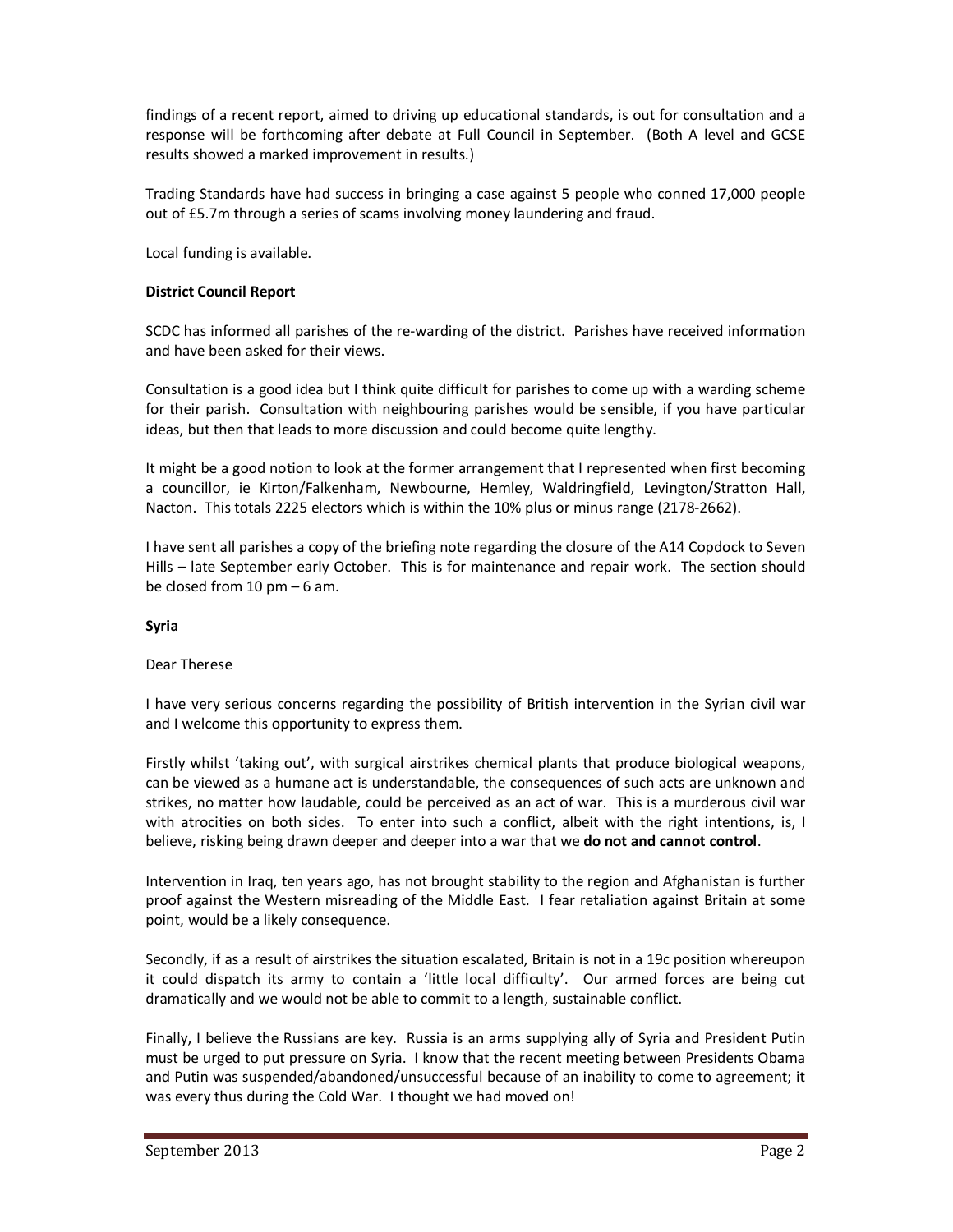Therese, I believe the situation is volatile and dangerous. To intervene is folly and I urge you to take seriously my concerns.

With regards

Patricia O'Brien SCC Martlesham

Cllr V Falconer – Suffolk Coastal District Council

The Nacton Ward is being squeezed either side from the constant threat of development and currently in the pipeline is the **proposed** development for three hundred houses at Trinity park plus two new roundabouts along the Felixstowe Road (A1156) and a second Solar Panel Farm covering 60 acres outside Waldringfield – the first Solar Pane Farm covering 60 acres was approved and is about to be developed just outside Levington on the Bucklesham side of the A14. A balance is required between much needed renewable energy and agricultural land required for food production. 25 houses are currently being built just off the Bucklesham Road.

In addition, there is a proposal for 190 houses and a new Tescos at Walton, 66 dwellings on the old Mushroom Farm site at Trimley, a further supermarket at the station in Felixstowe and a smaller one near the docks.

2,100 dwellings at Adastral Park, together with a 80 bedded hotel and the possible development of Innocence Farm's 200 acre site into a substantial industrial site for containers, warehousing and a possible rail terminal. There is little mention of improvements to our road, hospital or school infrastructure.

# **Changes to the Ward Boundaries**

Out of the five meetings that have and are being held, I have only been to one  $-$  last week – where the discussions were very open and thought provoking.

Certainly there is a lot of discussion to get the boundaries right eg about 2,450 constituents per member plus  $+$  or  $-$  10%. They are now talking of reducing the number of members from 43 to 42 from the present 55.

There was talk that Brightwell could come under Martlesham because of Sheep Drift Farm and all its small businesses. There was also talk of Kirton and Falkenham coming to the Nacton Ward with the possibility of Purdis being a lone Ward. Two days later at another meeting which I was not at, I understand that Purdis was linked with Nacton and Levington making 2015 predicted figure of 1362. All the other parishes in the Nacton Ward plus Kirton and Falkenham make for 2422 constituents and would be a two Ward.

If Purdis were to be a lone Ward – the numbers quoted last week did not take into account the huge development of 300 houses on Trinity Park resulting in about 600 people being added to the 2015 predicted figure of 1530 = 2130.

It was agreed that an item should be placed on next month's agenda – Ward Boundaries. **Action: Clerk**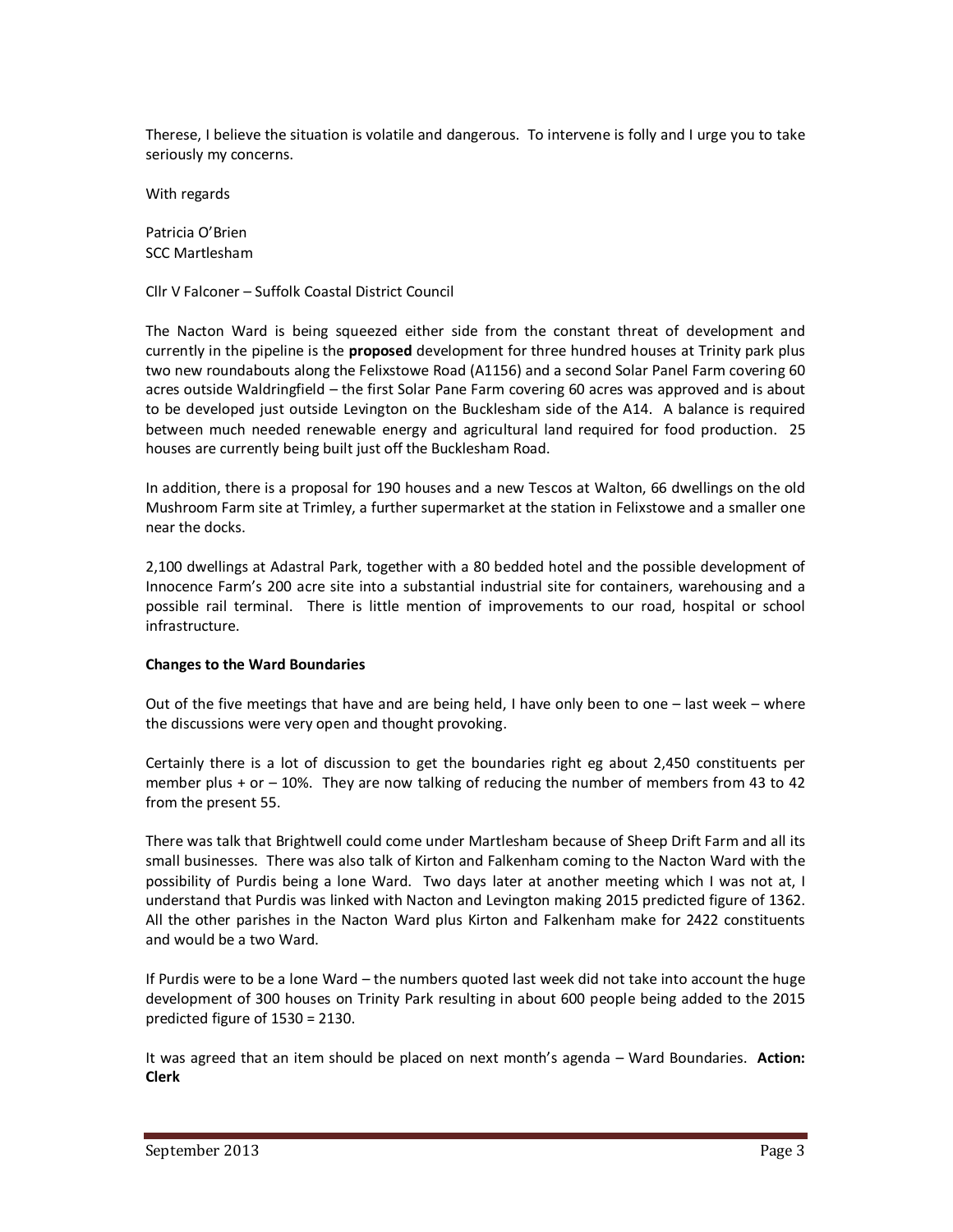Suffolk Police – SNT Co-ordinator PC Paul Smith – written report

# **Crime report for the Parishes of Brightwell, Foxhall & Purdis Farm Group Parish Council – 11th July 2013 – 11th September 2013**

FE/13/1150 Criminal Damage. On the 11th July 2013, a lock to a gate on Trinity Park was damaged in order for travellers to gain access. One male was detained and dealt with shortly after offence reported.

FE/13/1334 Theft from Motor Vehicle. On the evening of the 5th august 2013 at approx. 23:45hrs a suspicious vehicle was seen leaving an industrial vehicle yard. Upon further examination of the yard considerable amounts of diesel had been stolen from various vehicles. The suspect vehicle was located and male offender detained and charged with the offence.

FE/13/1429, FE/13/1430, FE/13/1431 & FE/13/1432. Theft Other x 4. On the 28th August 2013, four caravans that were being held in storage at Trinity Park were taken. Traffic officers located a van driving away with one of the stolen caravans. The vehicle was stopped and the 2 male occupants of the vehicle were detained and subsequently charged. The caravan was recovered, unfortunately officers have been unable to locate the other 3 caravans.

FE/13/1477 Theft from a Motor Vehicle. Overnight on the 30th August 2013 a secure van that was parked on a residential driveway was entered and tools and a Satnav were taken. No further lines or enquiry were available so the crime has been finalised.

FE/13/1478 Having an article with a blade/point in public. In the early hours of the 30th August 2103 officers received a call stating that a suicidal male had left a house with a knife. The male was located and after being spoken to the knife was recovered. The male was detained and dealt with.

FE/13/1479 Theft of a Motor Vehicle. Overnight on the 30th August 2013 and secured Motorbike was taken from the driveway of a residential property. The vehicle was subsequently recovered burnt out several days later. A suspect has been identified and enquiries are on-going.

FE/13/1499 Theft from a Vehicle. Overnight on the 31st August 2013 a car parked on residential driveway had the spare wheel removed. House to house enquiries were carried out in the area, but there were no further lines of enquiry so the crime has been finalised.

FE/13/1533 Criminal Damage. On the 6th September 2013 a ground floor window of a vacant property was broken. No attempts were made to enter the property and no items were taken from the property, as there are no lines of enquiry the crime has been finalised.

Further to these offences 22 various offences ranging from theft from to make off without payment at the local superstore.

Councillors felt that the layout of the report was not easy to read and requested that the Clerk send a copy of an earlier version of reports to Paul and Glynn as a template. **Action: Clerk**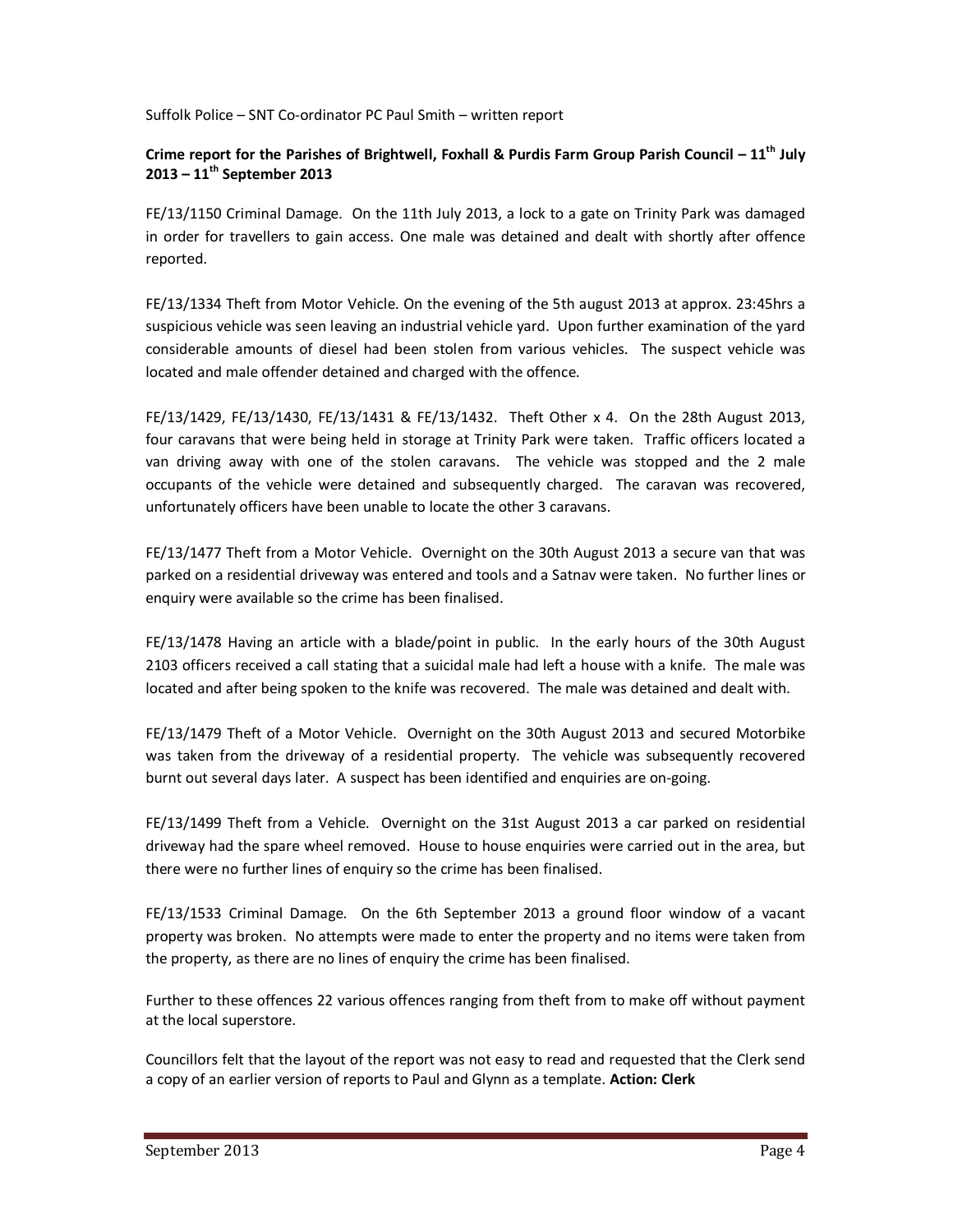The Clerk reported that Paul Smith had asked if he could give a short talk to the Parish Council regarding the Community Speedwatch project. Councillors agreed to invite Paul to give a presentation at 7.00 pm on Wednesday, 9<sup>th</sup> October. The Clerk was requested to ask Paul whether he wanted the presentation opened and advertised to the parishioners. **Action: Clerk** 

## **The meeting was re-convened.**

## **147.13 Clerk's Report**

The Clerk's report had previously been circulated and it was agreed that some of the items should be discussed as per the agenda.

## Quality of Life Budget

Cllr O'Brien's budget for the Quality of Life Scheme for 2013/2014 is £8,891 and she would like to be made aware of any low cost schemes ie road signs, lines etc that the Parish Council believe would benefit the village. Cllr O'Brien will be meeting with Suffolk County Council Highway Officers late September.

## SALC LAIS 1355 – Spending Review

Local Councils will have been considering the impact of the Government 2013 Spending Review (which relates to 2015/16). The impact of the cuts and changes in public service expenditure have already been felt by local councils and communities and the prospect of further cuts and changes could bring considerable further changes in the way services are delivered. This LAIS provides an overview of the Spending Review statement and is also helpful background to LAIS 1356 which covers a report from the Local Government Association on the changes that they believe are needed to help respond to the Spending Review. A glance at some of the headline figures will leave local councils in no doubt about the scale of the spending.

#### Review Statements:

- Until 2017/2018 the total amount of government spending will continue to fall in real terms at the same average rate as today.
- Total government expenditure for 2015/16 will be £745bn but Government says it needs £11.5bn of further savings, some £5bn of which will come from efficiency savings.
- Public sector pay rises will be limited to an average of up to 1% for 2015/16 and automatic progression pay in the civil service will be ended by 2015/16. Government aims to remove automatic pay rises for time served for staff in schools, NHS, prisons and the police – but not in the armed forced.
- The Office for Budget Responsibility forecasts that the total number of people working for the government will fall by a further 144,000 by 2015/16 signalling massive job cuts in central and local government.
- More than £3bn will be diverted to capital investment in affordable housing. In total more than £300bn will be invested in total in infrastructure including roads, railways, bridges, broadband, science and schools by 2020.
- A 10% cut in funding for principal local authorities will follow the 33% reduction in their budgets for the 2011/15 period. This could mean renewed threats to libraries, leisure centres, school support and other services.
- Inevitably the resultant loss and changes to public services will place increased demands on local councils and on voluntary and community organisations. This LAIS provides information on the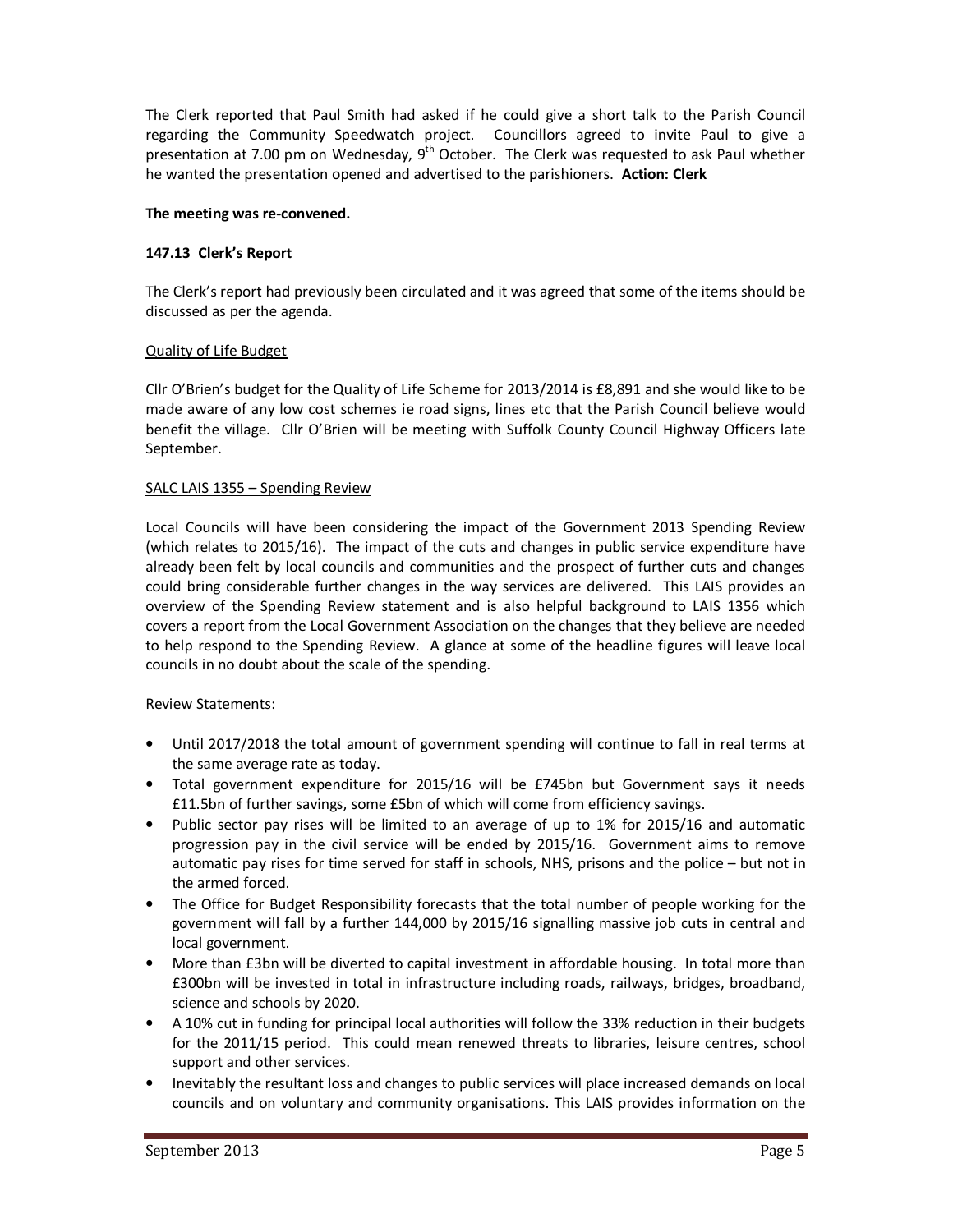Spending Review and provides some examples of actions that local councils might wish to consider.

## SALC LAIS 1356 – Rewiring Public Services

Local councils faced with the economic climate, challenges to local government, shrinking public services, localism, potential automatic precept referendums and changes to the council tax system with new grant arrangements, to name a few of the challenges, will be interested in a report from the Local Government Association (LGA): Rewiring Public Services: Rejuvenating Democracy.

The LGA is a politically-led, influential, membership organisation that works on behalf of principal local authorities. Rewiring Public Services: Rejuvenating Democracy sets out how the LGA believes public services can be transformed through the local leadership of their members rebuilding democratic participation, fixing public services and revitalising the economy, without one mention of local (town and parish) councils. This will be surprising to local councils, as the most local tier of local government democracy, especially those which have been picking up any services and assets which have been dropped by the principal local authorities.

The document broadly pursues an agenda of greater local freedoms and decision-making but some of the propositions might have an impact on local councils e.g. the call for greater independence in council tax and financial arrangements and the building of the role of local principal local authority politicians in promoting healthy living. The underpinning concern is that according to the LGA: 'The current financial position of most councils is unsustainable in the long term. Unless something changes, communities will fail solely because of financial instability.' They base this understanding on what they know 'from the preparations for the one year spending round in 2015/16 and the likely position of local government following the general election.'

# SALC LAIS 1357 – Renewable Energy Planning Guidance

Local councils will be aware that, historically, they were able to refer to and rely on a wide range of planning policy documents, most recently Planning Policy Statements, which contained general and specific policies and were important reference documents that helped councils to influence the nature of development in their area. Government then moved away from this system and integrated over 1000 pages of policy documents into one 59 page National Planning Policy Framework. A total of 44 documents were cancelled with implementation of the new Framework. Local councils are expected to rely increasingly on neighbourhood planning to help shape their area. Although this process could assist councils, it is a relatively lengthy and expensive process and is firmly set within the context of enabling development.

In the meantime, local councils are faced with divergent local planning decisions on a number of high profile controversial development plans. With no overarching national policy documents, local freedom has resulted not only in a lack of consistency in how development is treated in one planning area compared to another but has also meant unpredictability even in relation to decisions within the same planning authority where no local policy has been set out. This makes it difficult for local councils to make informed comments and positively and properly engage with the developer and the local planning authority in the planning application process.

Government has now produced a short document 'Planning practice guidance for renewable and low carbon energy' which promises to address certain problems experienced with developments such as wind turbines and solar parks. Local councils concerned about lack of Environmental Impact Assessments, inappropriate siting and use of agricultural land and lack of community engagement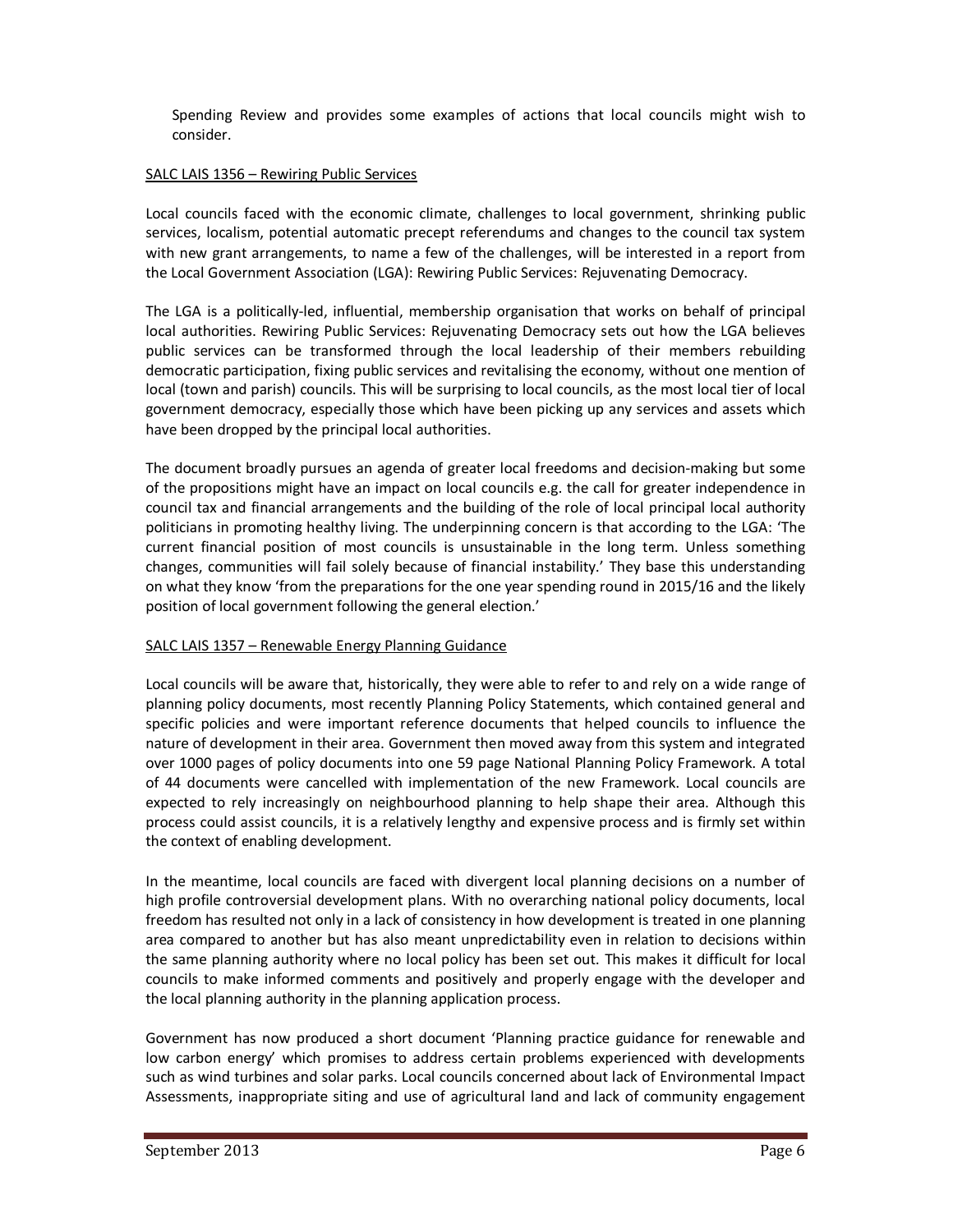and benefit will be considering whether this document is helpful with ensuring that such developments are suitably sited and controlled in future.

Although the guidance provides only a little detail in its sparsely worded 14 pages, it does purport to answer the following important questions:

- How can local planning authorities develop a positive strategy to promote the delivery of renewable and low carbon energy?
- How can local planning authorities identify suitable areas for renewable and low carbon energy?
- What are the planning considerations that relate to specific renewable energy technologies?

Undoubtedly, as with all law and guidance, there will be room for differing interpretations, the guidance does at least attempt to address some concerns of local councils such as the need to ensure that local planning authorities consider the cumulative impact of their planning decisions on the environment in an area. Government urges local planning authorities to listen to communities but does not compel them, per se, to act on what they hear. Local councils will need to ensure that their recommendations are sufficiently compelling i.e. that they are based on strong environmental concerns and material planning considerations in order to make their representations sufficiently persuasive.

The planning guidance information quoted in this LAIS is available on the SALC website http://salc.onesuffolk.net/login/members-area/toolkits/planning-guides/.

## Electoral Review of Suffolk Coastal – Guidance on Warding Patterns for Parish and Town Councils

An email has been received from SCDC informing Parish and Town Councils about the start of the warding consultation as part of the Electoral Review of Suffolk Coastal.

Councils can write to the Boundary Commission between now and the  $1<sup>st</sup>$  October 2013 proposing their preferred warding pattern for SCDC. You can suggest a pattern of wards for the whole District or just the Parish Council's area of the District.

Detailed guidance regarding this process can be found on Suffolk Coastal's website: http://www.suffolkcoastal.gov.uk/yourcouncil/wardreview/ and on the Boundary Commission's website: https://consultation.lgbce.org.uk/node/1382/la=175.

#### Revised Bus Services in Suffolk

Services will change/commence at the start of September 2013.

Downloadable PDF timetables for these services can be found on our website by clicking on the appropriate month athttp://www.suffolkonboard.com/timetables-and-leaflets/passenger-transportservice-changes or by contacting us on 0845 606 6171. Please note that these pages are frequently being updated to include new timetables and service change summaries so we would advise that you check this page regularly.

It would be helpful if this information can be made available to residents of your parish, as you feel appropriate and if possible shown in your parish letter/magazine or on any public notice boards available to you. Any out of date timetables or information for these services should be removed at this time.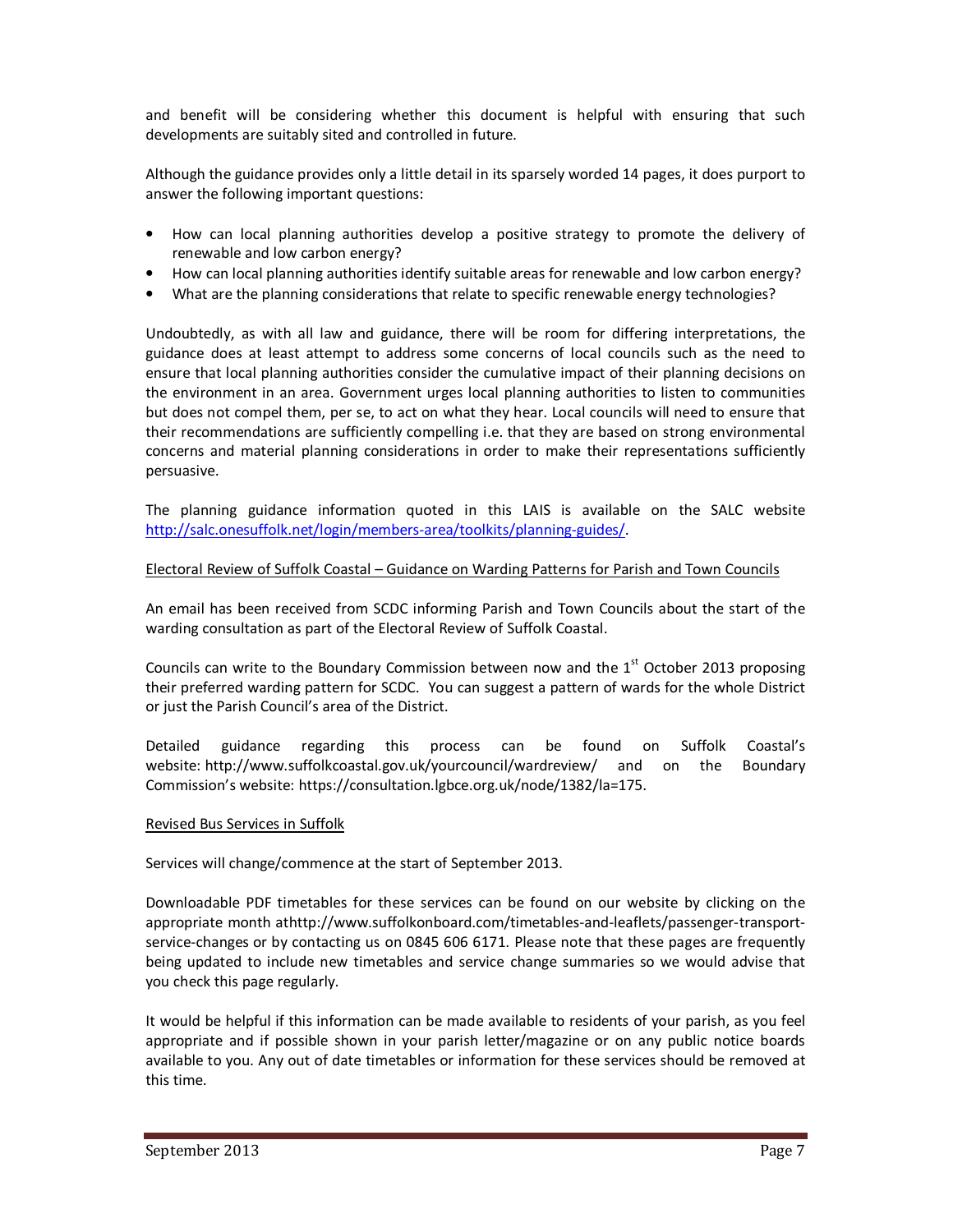Roadside publicity is currently being updated and area bus timetable leaflets will be available throughout September.

Should you require any further timetable information or to discuss the changes please contact us on 0845 606 6171 or emailPassenger.Transport@suffolk.gov.uk.

If your parish has a Transport Representative please could this message be forwarded to them. Also in order for us to update our records, it would be helpful if Passenger Transport representative details could be given to us, replying by email to Passenger.Transport@suffolk.gov.uk or by contacting May Healey on 01473 265097.

## **148.13 Planning**

## C12/1930 Western Part of Land at Trinity Park and Land at White House Farm Purdis Farm

Cllr Day reported that Cllr Newell, Cllr Watts and himself had attended a Site Inspection on Friday, 6<sup>th</sup> September at Trinity Park.

Chris Bushby had presented a detailed proposed plan of Trinity Park, showing the proposed housing development with the proposed new exit and entry points and the new layout of the showground itself. The Parish Council has not previously seen this plan.

The Parish Councillors had minimal opportunity to ask questions, their primary role was to observe. However, the additional information made available at the site visit has now raised a number of additional concerns and objections.

As a result of the meeting the Clerk had contacted Liz Beighton Planning Officer SCDC requesting that in view of the new information, could the Parish Council submit additional comments. Cllr Day had drafted a letter to SCDC which had been circulated to members of the Parish Council Planning Committee. Cllr Day read out the contents of the letter and requested sanction from councillors to send the letter to SCDC. Cllr Lawrence proposed, seconded Cllr Briggs that the letter be sent to SCDC – all in favour. The Clerk was requested to send a copy of the letter to all members. **Action: Clerk**

Cllr Warham reported that Hiliary Haslip Planning Policy Team had offered to talk to Parish Councils on larger developments. As a result the Clerk had written to Hiliary asking her to attend a Parish Council meeting but had not received a reply. Clerk to follow up. **Action: Clerk** 

#### Planning Applications

DC/13/2253/FUL Foxburrow Farm Brightwell – Construction of an 8 MW solar farm and ancillary development including solar panels and frames, substation building, inverter kiosks, security fencing, camera, landscaping cable route and temporary construction compound.

Parish Council comments: The Parish Council agreed that they had no objections to the development with the proviso that the where the cable crosses the road the cable is placed underground. **Action: Clerk** 

#### Brightwell Hall

Cllr Newell reported that she had attended a meeting with Patrick Hockley Land Agent at Brightwell Hall on Wednesday, 28<sup>th</sup> August. Patrick had outlined proposals for which planning permission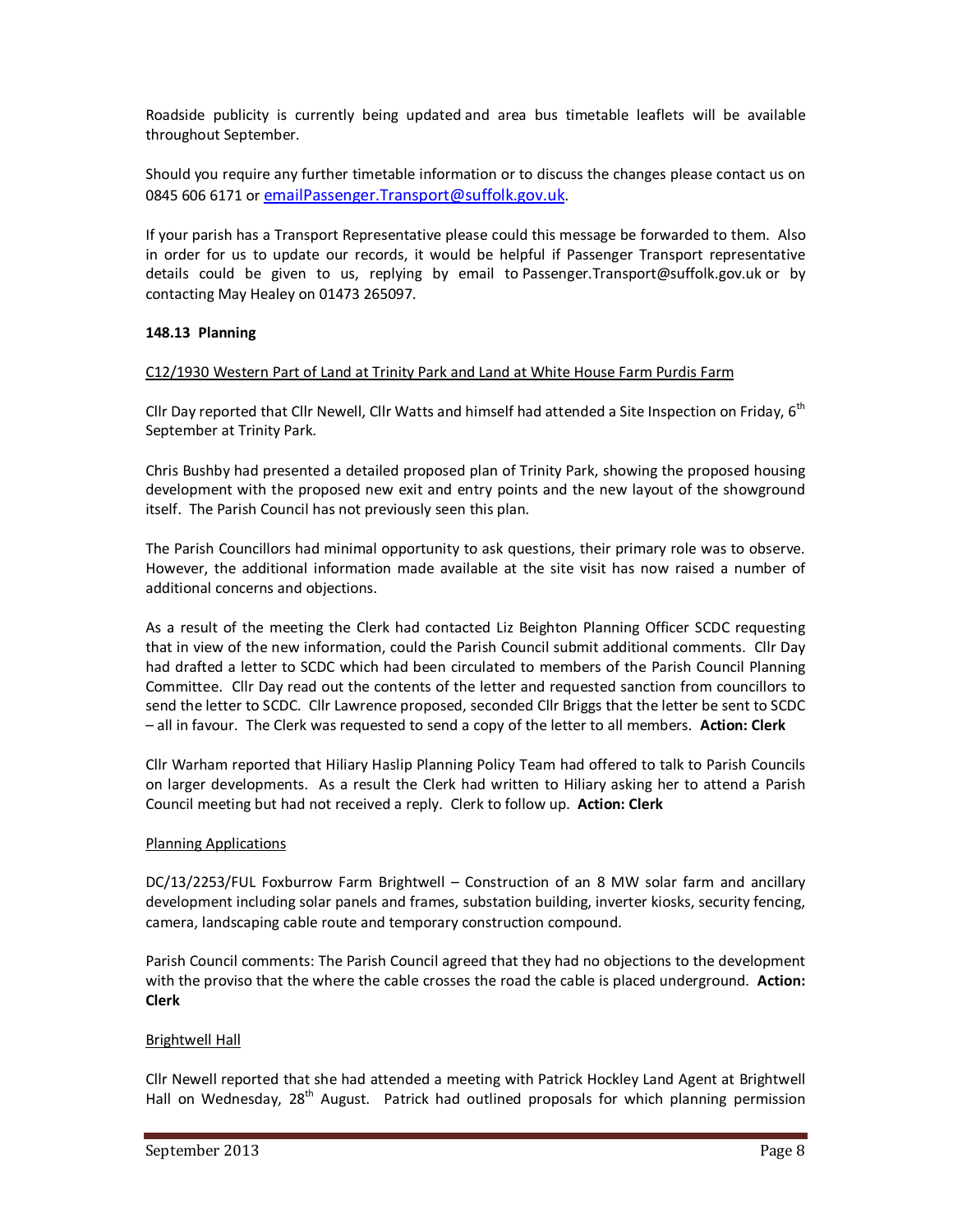would be sought for the changes to the site for additional residential accommodation and an agricultural building. Cllr Newell said that the changes being proposed were of an exceptional high standard and the owner has stated that he has written in his Will that the estate could not be broken down and sold separately.

# Valley Works

Cllr Wells reported that planning approval had not been granted for work at Valley Works and he understood that SCDC are considering taking enforcement action.

## **149.13 To discuss purchasing additional grit, dog and waste bins**

Following discussion Cllr Newell proposed, seconded Cllr Warham that the following waste and grit bins be purchased – all in favour.

Waste Bin – Murrills Road Bus stop adjacent to Sainsbury's garage. Clerk to contact SCC Highways re obtaining a licence.

Grit Bins – Adjacent to Waddling Duck and The White House Foxhall

Cllr Lawrence to inspect the dog bins to enable the council to decide which need replacing. **Action: Clerk / Cllr Lawrence**

## **150.13 Locality Budget 2013/2014**

Councillors discussed the following options for the use of the Locality Budget:

Village Seats for Purdis Farm x 2 Fly tipping signs for Monument Farm Lane and Woodhouse Lane Parish Signs

It was agreed that this item should be deferred until the next meeting. Clerk to gather information regarding costs. **Action: Clerk/Cllr Day** 

# **151.13 Traffic Management – Purdis Farm**

The Clerk reported that she had received an email from Malcolm King Suffolk Coastal District Council detailing proposals for improving the traffic management for Murrills Road, Sainsbury's roundabout and Bucklesham Road.

The proposals were:

Plan 1 – A speed camera sign to be placed at each end of Murrills Road and a roundabout sign on the approach to the Sainsbury's roundabout, in addition a 'slow' marking would be placed on the carriageway next to the roundabout sign. Following discussion Cllr Lawrence proposed, seconded Cllr Batham that Plan 2 be accepted – 4 in favour, 3 against and 1 abstained.

Plan 2 – The addition of lane marking arrows at the main A1156 roundabout, these reflect the movements that most people do at present. Following discussion Cllr Warham proposed, seconded Cllr Batham that Plan 2 be accepted – all in favour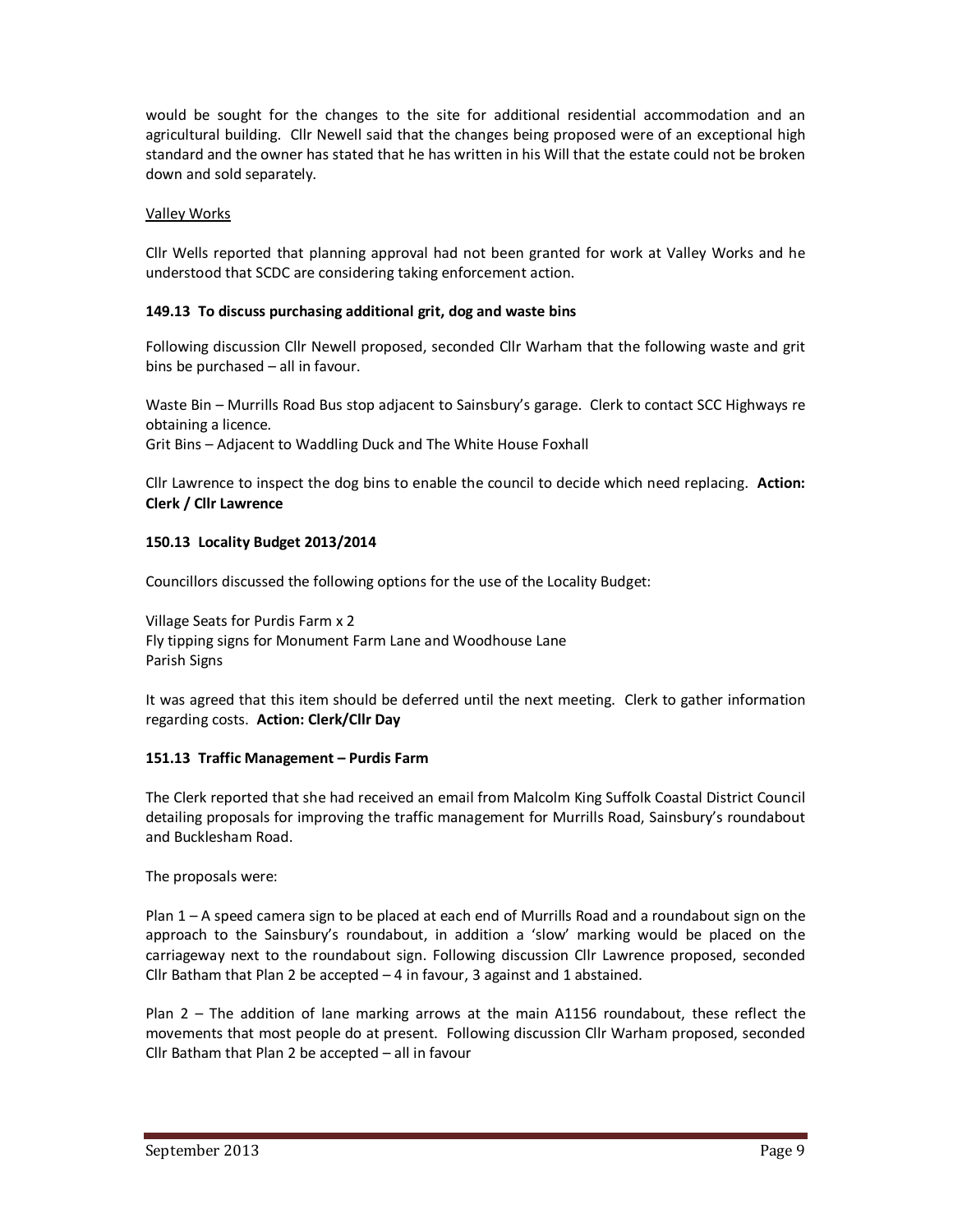Plan 3 – Speed camera signs at each end of Bucklesham Road on the section where enforcement is possible. These are located on the 'Purdis Farm' sign eastbound and a 30 mph repeater sign post westbound just before Purdis Avenue. Following discussion Cllr Warham proposed, seconded Cllr Day that Plan 3 be accepted – all in favour.

It was agreed that the Clerk should approach Cllr O'Brien for a contribution from the Quality of Life budget. **Action: Clerk** 

# **152.13 To approve the repair of the litter bin Felixstowe Road Purdis Farm**

The Clerk reported that Suffolk Coastal Services had reported that the litter bin owned by the Parish Council situated in Felixstowe Road had been pushed over and requires re-installation. The charge would be approximately £66.00. Cllr Watts proposed, seconded Cllr Wells that the Clerk should request that the work be carried out – all in favour.

#### **153.13 Parish Plan**

Cllr Day reported that a draft version of the Parish Plan had been produced. Robert Shaw had been round the parishes and taken additional photographs. Cathy is writing the introduction. Two quotes for printing have been received for 1,000 black and white summaries and 30 bound copies.

Cllr Day reported that an invoice had been received from Cathy Shelbourne for £1,015. The expenditure for the cost of producing the Parish Plan had been agreed at a previous Parish Council Meeting.

#### **154.13 Finance**

Income None

| Expenditure                           |          |
|---------------------------------------|----------|
| Clerk's Salary & Expenses July 2013   | £228.75  |
| Clerk's Salary & Expenses August 2013 | f194.42  |
| Suffolk Acre Insurance                | £353.15  |
| Seashell – Parish Plan                | £1015.00 |

Cllr Warham proposed, seconded Cllr Briggs that the above expenditure is approved – agreed. **Action: Clerk** 

#### **155.13 Correspondence**

a. The Clerk reported that an email had been received from a parishioner in Purdis Farm regarding the development of Trinity Park. He reports that Anglian Water in their report concerning Trinity Park state that there is adequate provision in the area by connecting to the existing sewer by way of a 'man hole in Bucklesham Road adjacent to his property. It was agreed that the Clerk should write to Anglian Water expressing concerns. **Action: Clerk** 

#### **156.13 Meetings attended by councillors/clerk**

a. Cllr Newell stated that she had attended the Waldringfield Quarry Liaison Committee Meeting on the  $9<sup>th</sup>$  September 2013 and gave a report on the latest progress.